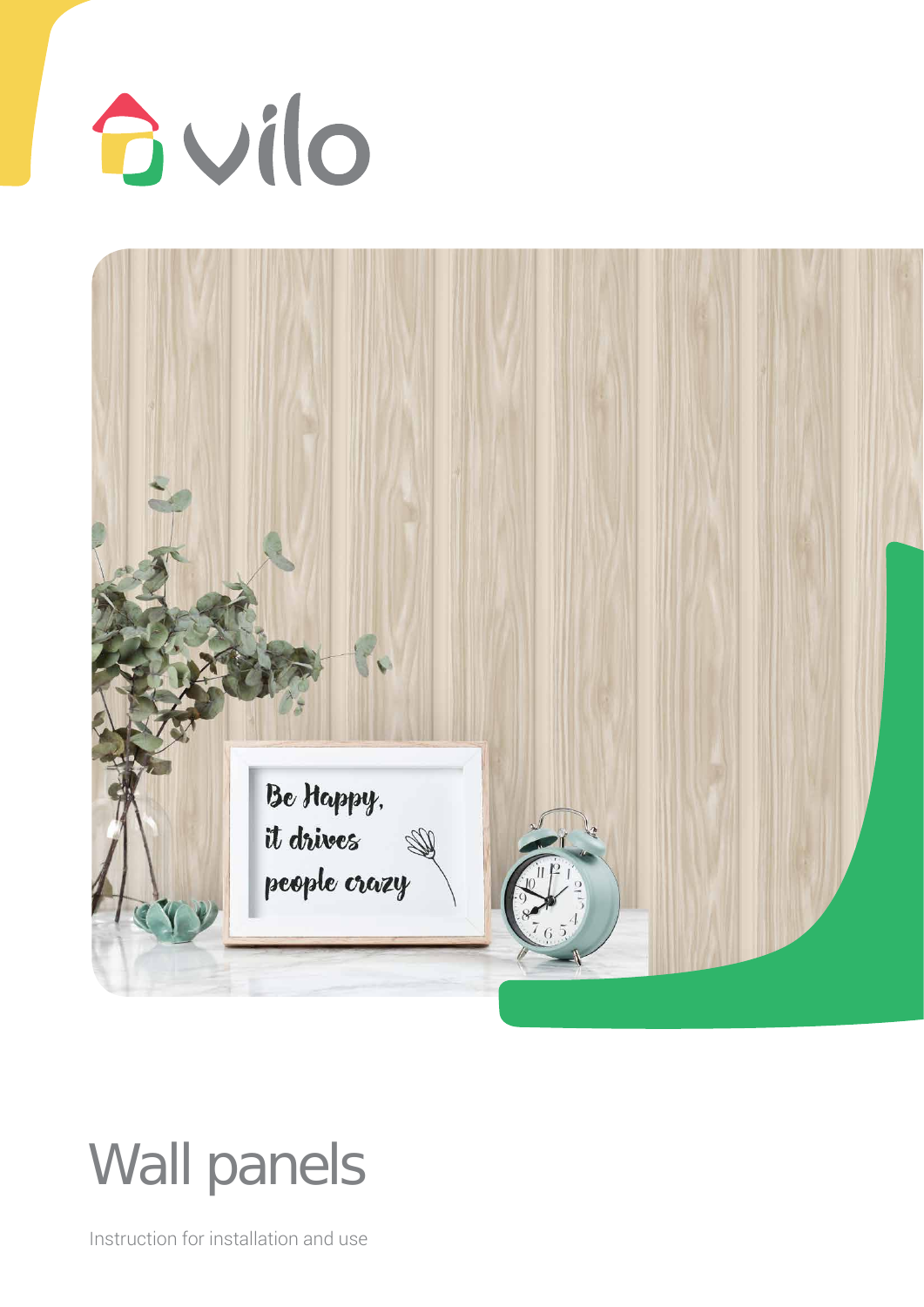## Instruction for installation

1. General information:

- 1.1 Wall panels should be stored indoors, on a dry, flat and stable surface, which prevents direct contact with the ground, in a horizontal position, at a temperature no higher than 60°C, and should not be directly exposed to sunlight.
- 1.2. Wall panels should be transported in a horizontal position, at a temperature not exceeding 60°C.
- 1.3. Before installation, season wall panels in the room where they will be installed, for minimum 24h, in order to adjust their temperature with the ambient temperature.
- 1.4. Unpack the product and compare the colours before installation. Minimum shade differences are admissible.
- 1.5. We recommend finishing the panels with dedicated trims. While installing 105 panels, both the tongue and the groove should be cut off. In the case of 250Q, cut off only the tongue. Detailed information can be found in the finishing trims installation manual.
- 1.6. Do not apply wall panels in places exposed to high temperatures (above 60°C), e.g. in saunas, on chimneys, by cookers; in rooms exposed to temperature fluctuation exceeding 10°C; in places highly exposed to sunlight.
- 1.7. The product may be installed in wet rooms (kitchens, bathrooms) provided it is sealed with silicone.
- 1.8. Do not modify the product by machining its surface or covering it with a layer of another material.
- 1.9. If any visible flaws emerge or irregularities are detected, report them immediately to the seller before installation.
- 1.10. Observe all the rules indicated in the instruction for installation and use. Failure to observe the instructions shall invalidate the product warranty.
- 1.11. The product is intended for indoor use only.
- 1.14. The product is 100% recyclable.

### 2. Installation

- 2.1. Wall panels should be installed on a frame or using an adhesive.
- 2.2. Wall panels should be mounted in vertical position.
- 2.3. The installation should be carried out by persons with basic technical expertise and knowledge of safety rules.
- 2.4. Wall panels should be mounted from the left to the right. observing the numbers located at the back of each panel.
- 2.5. After applying the first panel, check its vertical position and mount it, then attach the next panel.

### Frame construction

- 2.6. The frame should be made of wooden battens mounted directly on the wall.
- 2.7. All the battens should be adjusted with a level, so they form an even surface; use washers or wedges to align the battens, if necessary.
- 2.8 The battens should be perpendicular to the direction of installing the panels – if the panels are installed vertically, the battens must be mounted horizontally.
- 2.9. Distance between battens 40 cm.
- 2.10. Requirements for the battens: made of high-quality timber, free from knots, mounted on the wall in a firm and solid way using screws or other mounting elements

appropriate for a given floor type; the battens should be stored for at least 24h in the room where they will be installed (in order to adjust the temperature and moisture content).

#### Installation on a frame

- 2.11. Mount the panels to the battens using the tongue, on the long side.
- 2.12. The staple should adhere in such a way not to damage the subsequent panel.

Installation using an adhesive

- 2.13. Appropriately prepare the floor it must be smooth and may not crumble.
- 2.14. We recommend using a highly elastic adhesive based on hybrid polymers, suitable for interior use and for gluing any construction materials, also wet materials such as concrete, brick, gypsum boards, natural stone, wood and wood-based materials, metals, glass and ceramic materials, the majority of plastics, e.g. PVC, styrofoam, polyacrylates and polycarbonates, e.g. Vilo adhesive.
- 2.15. Use the adhesive in accordance with its manual, in a well ventilated room.
- 2.16. Apply the adhesive on the panels making the "S" shape.
- 2.17. The first panel mounted on the wall must be covered with adhesive on the entire surface, each subsequent panel – only by the edge with the tongue.

Cutting the panels

- 2.18. Machining of wall panels should be performed using conventional woodworking tools for cutting or drilling, such as hand saw, fret saw or saw bench. Use fine toothed saws; mechanic tools for machining should be used with the same or higher speeds as for woodworking.
- 2.19 While finishing the floor panels with B1-B5 finishing profiles, remember to cut off the tongue.
- 3. Information for use
- 3.1. The panels should not be additionally loaded and should not have any bearing functions.
- 3.2. Do not screw hangers, shelves or other elements directly to the panels.
- 3.3. It is permitted to mount elements on the floor located under the panel, using appropriate screws or pins suitable for a given floor type. To do this, drill a proper hole in the panel.
- 4. Cleaning and maintenance
- 4.1. Cleaning and maintenance<br>4.2. Clean wall panels using wa
- Clean wall panels using water, a light detergent and a cloth; do not leave detergents on the surface, thoroughly rinse them after cleaning.
- 4.3. Do not clean wall panels with sharp or rough cloths, sponges or brushes.
- 4.4. Intensive scrubbing, using strong cleaning agents or leaving the detergents without rinsing may damage the panel surface or decolour the material.
- 4.5. Do not use solvents, acids, bases or their derivatives for cleaning.